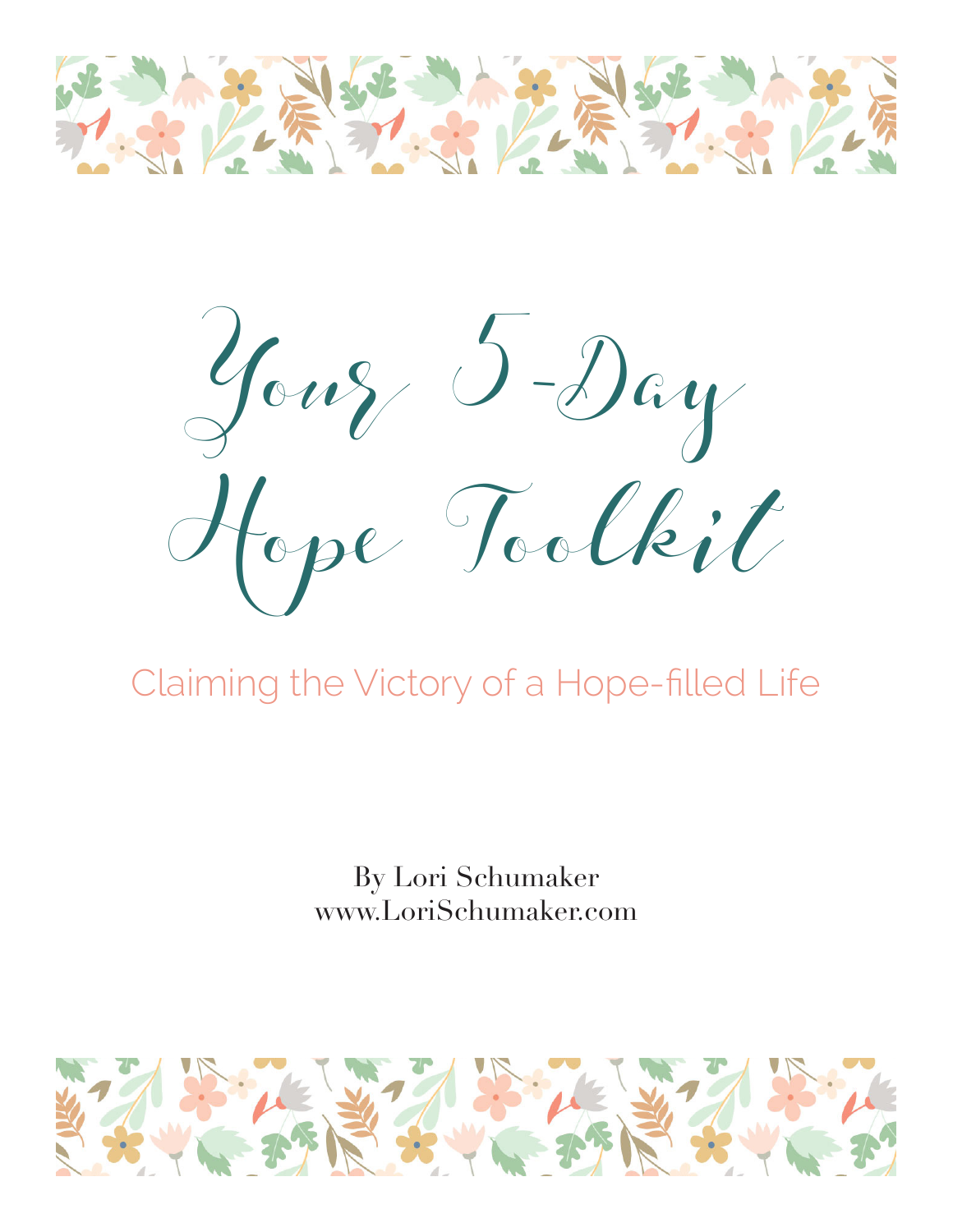Welcome!

In this toolkit you will receive a 5-day series of Scripture and prayers that will give you the power of praying God's Word when you feel discouraged. When we pray His Word, we know we are within His will and that makes all the difference in our prayers.

You will also receive resource lists to continue your growth toward keeping hope alive even when discouragement seems to be coming at you from every angle. I will give you...

- A checklist to determine whether you have a hopeful or hopeless attitude.
- A beautiful printable image with positive "I am ...." statements of truth.
- A list of my go-to books about hope.
- A list of my go-to blogs and websites when I am in need of encouragement.

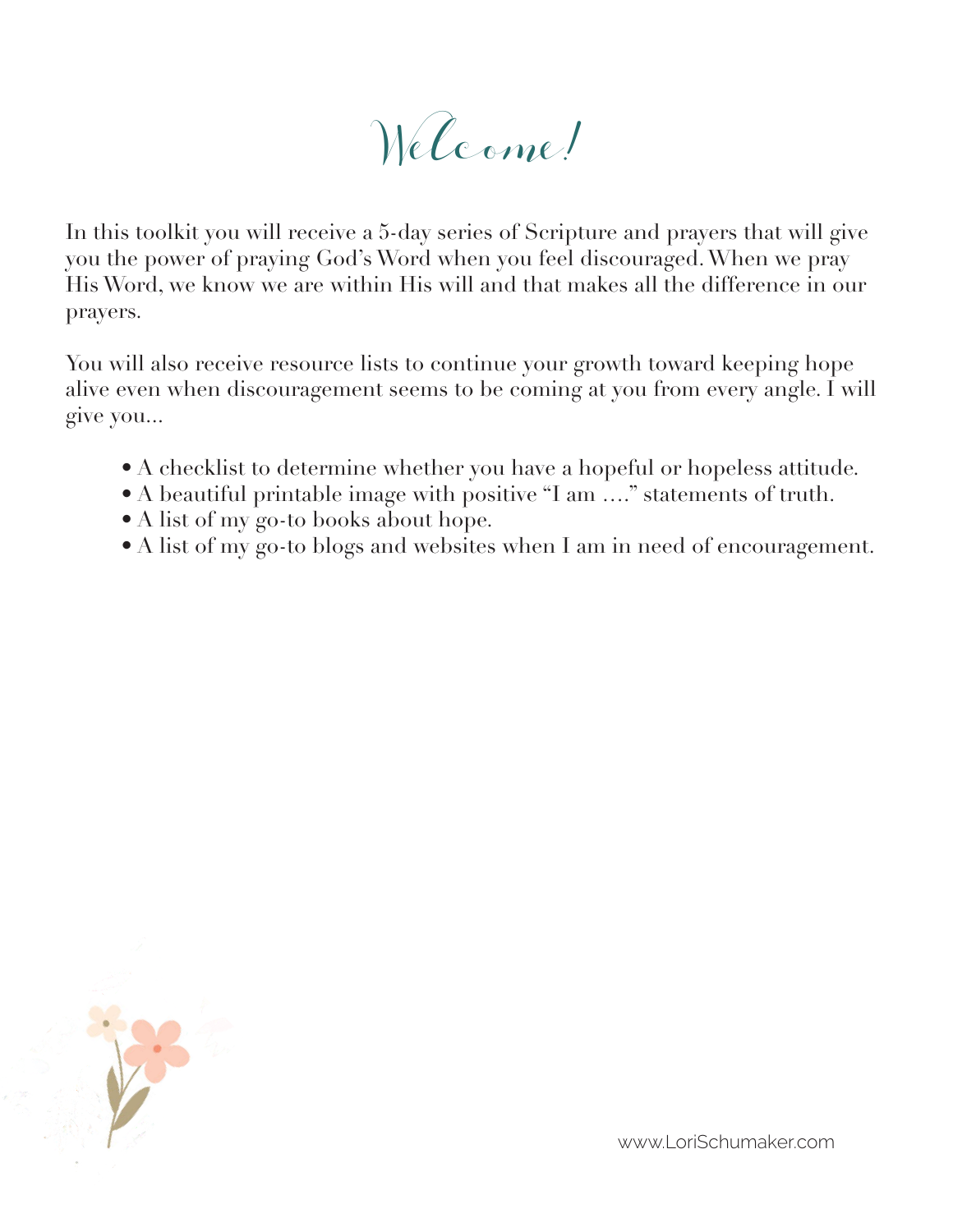"As for me, I will call upon God, and the Lord shall save me. Evening and morning and at noon I will pray, and cry aloud, and He shall hear my voice. He has redeemed my soul in peace from the battle that was against me."

Day 1:

–Psalm 55:16-18

**"**

Dear Father, I praise You for Your unsurpassable power to save. And Your unfailing desire to save me. Little old me. I am humbled by your love. Humbled that in a world of billions of people, You treasure me. And You save me. I thank You for the opportunity to come before You in prayer. A time to pour out my heart to You. Again, Your ears are tuned to hear my cries and when all I've got is a whisper, You hear them, too. Father, right now I am struggling with

(fill in your struggle). Sometimes the weight feels too heavy and the battle too mighty. But, today, God, I choose You. I choose Your peace. Your Truth. Your hope. I refuse to be a listener of the enemy. Instead I will turn my ears toward You to listen for your whispers that will guide me and give me hope. In the Name of Jesus I pray.

Amen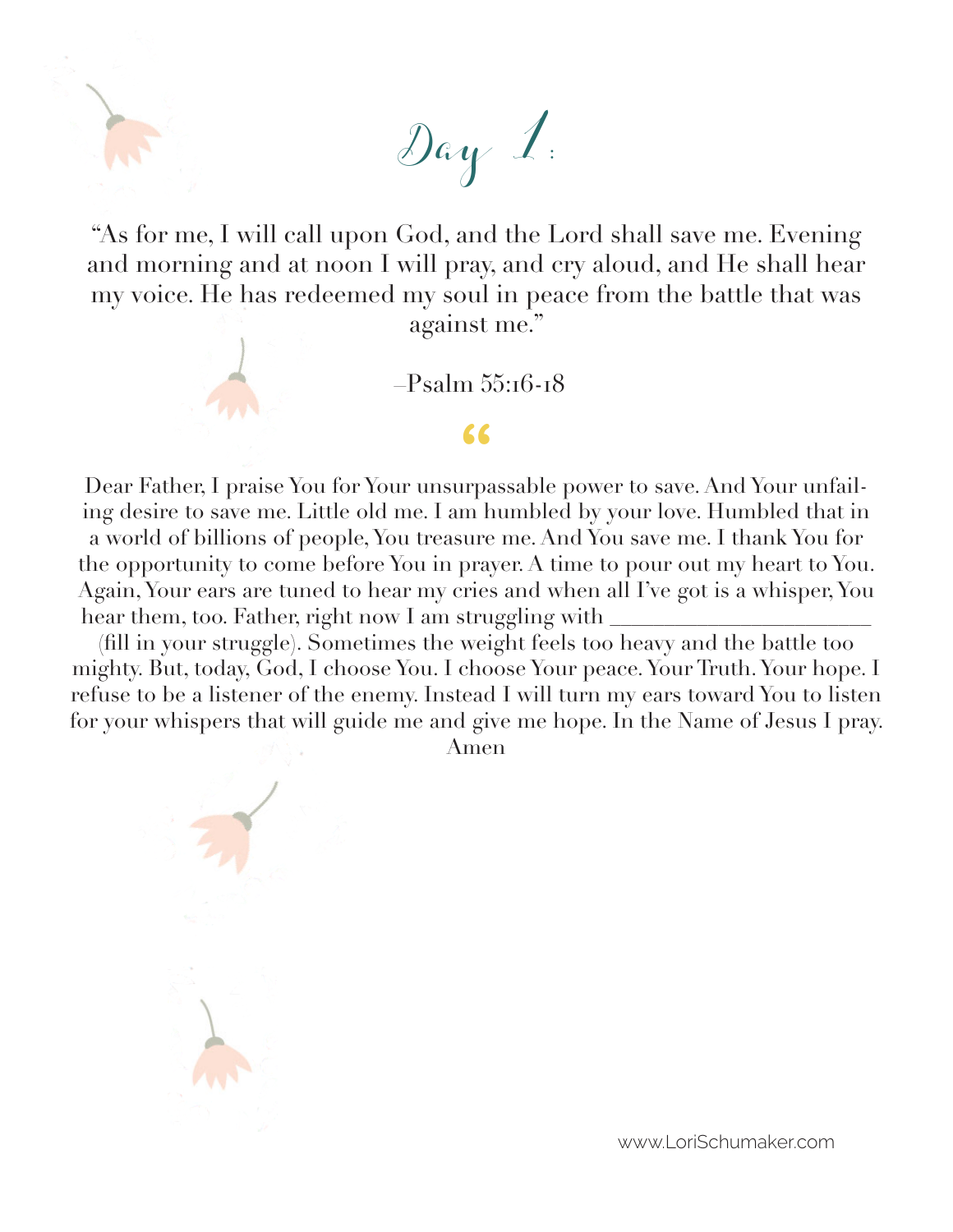Day 2:

"Now the Lord is the Spirit, and where the Spirit of the Lord is, there is freedom. And we all, with unveiled face, beholding the glory of the Lord, are being transformed into the same image from one degree of glory to another. For this comes from the Lord who is the Spirit."

-2 Corinthians 3:17,18

## **"**

Lord, I'm weary of bearing the reflections of the world around me. I long for something more and I know that more is in You. You are the giver of freedom. You are the chain-breaker. Today, I begin anew. Living out of Your Spirit within me and reflecting the glory of You. When the enemy whispers I am not enough, I will speak with confidence of my unveiled face that beholds the glory of the God of the Universe! I will speak with confidence of my transformation. My identity is not determined by my mistakes. My identity is in You alone. You call me wonderful. Thank You, Father, for this hope to live life unburdened by my imperfections. Thank you for the hope to live a chain free life of freedom!

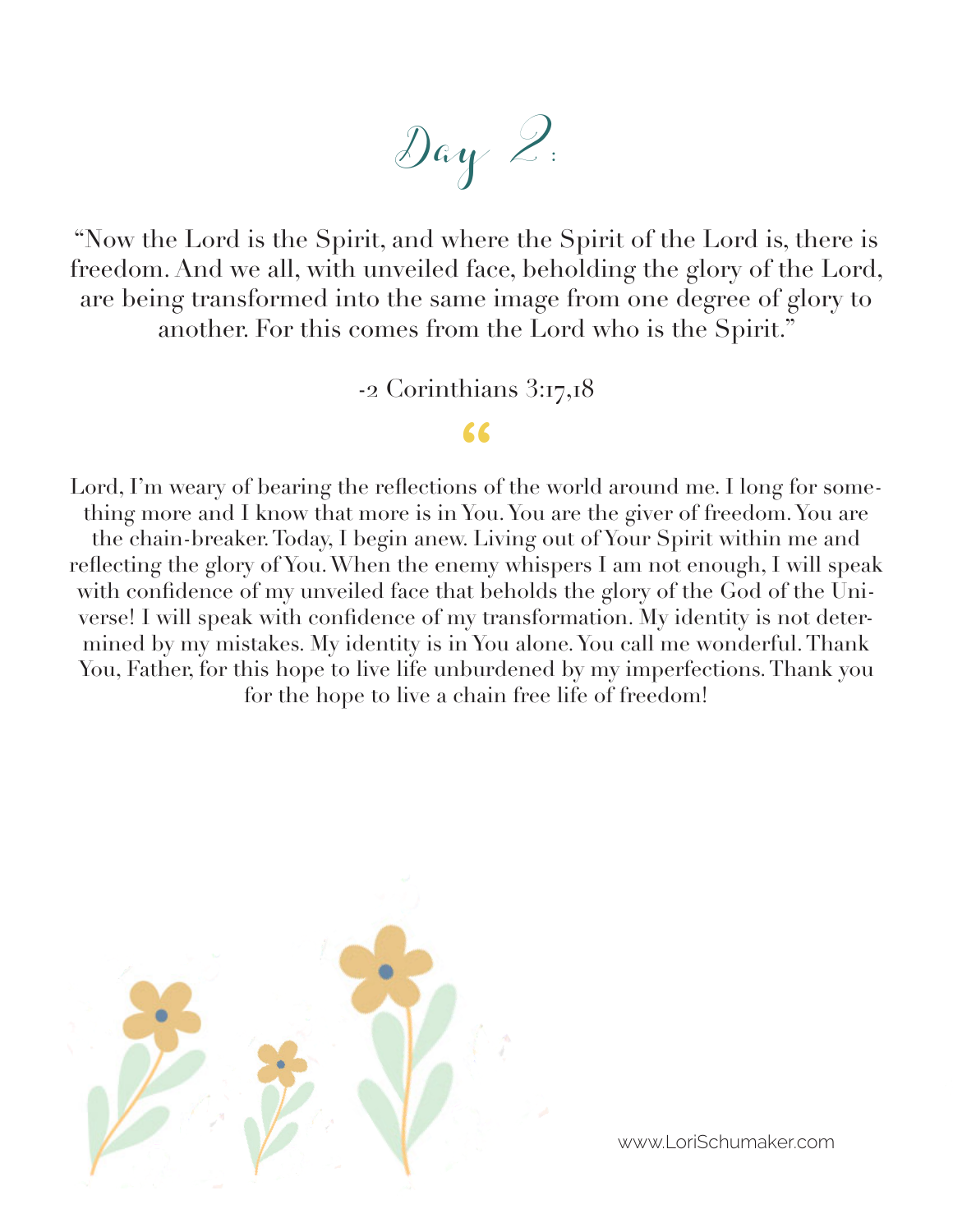

"Fear not, for I am with you; be not dismayed, for I am your God. I will strengthen you, yes, I will help you, I will uphold you with My righteous right hand."

–Isaiah 41:10

**"**

God, oh righteous Father, I praise You as the protector of all. Thank You for walking with me each step of the way. You are there when my step is light and, Lord, You are there when it is heavy. When I am weak, You will strengthen me. And when I begin to fall, You will pick me up. I need not fear for if You are with me, nothing can hurt me. Thank you for this hope. The hope that lives when the road seems long and difficult. The hope to know that I will not perish, I will make it to the other side. I will be okay. In Jesus' Name I pray. Amen.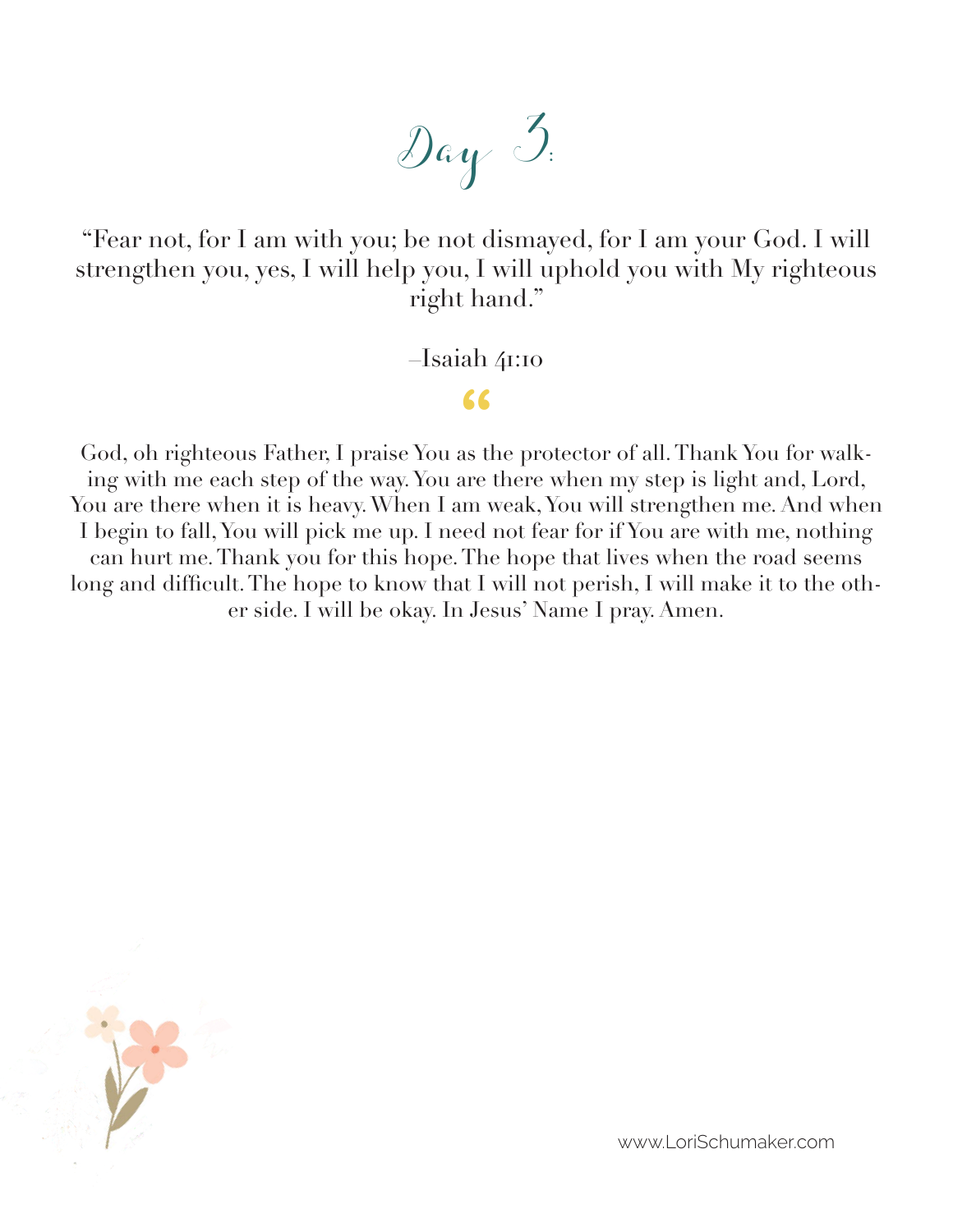"You, who have shown me great and severe troubles, shall revive me again, and bring me up again from the depths of the earth. You shall increase my greatness, and comfort me on every side."

Day 4:



Jesus, You are the redeemer of all trouble. The redeemer of all that is in darkness. Because of Your promises, I know that no matter what troubles I had or will have, You will revive me again. I believe You will bring me up from  $\equiv$ 

You will comfort me in this situation. You will redeem me and increase my greatness. I praise You and give You all the glory as You begin this redeeming work in my life. In Your precious and holy Name I pray. Amen.

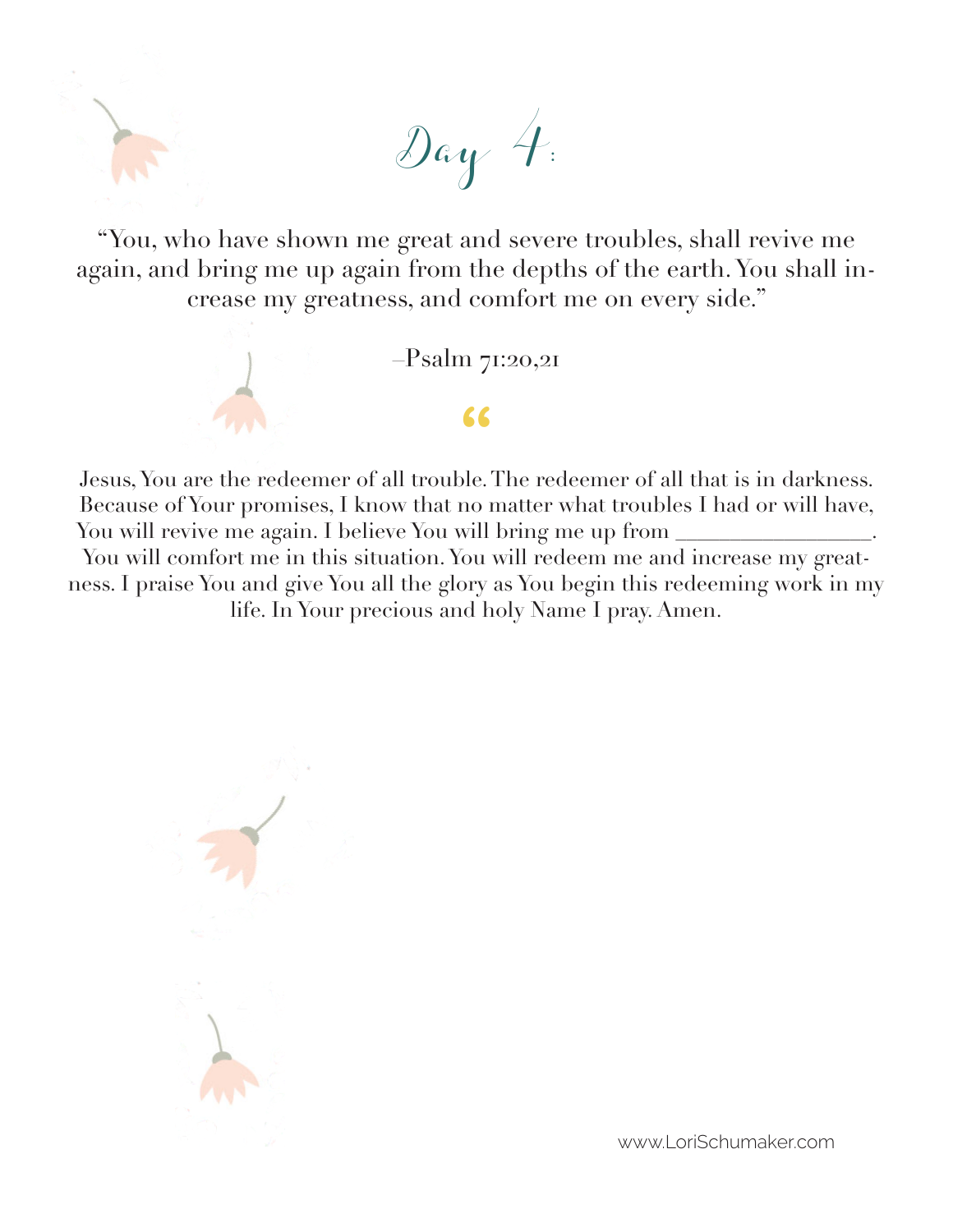Day 5:

"They cried out to the Lord in their trouble, and He saved them out of their distresses. He sent His sword and healed them, and delivered them from their destructions."

–Psalm 107:19,20

## **"**

Lord, You are the great Healer. The One who knows all and saves all. Thank You for sending Your sword to deliver me from destruction. Right now I lift up \_\_\_\_\_\_\_\_\_\_\_\_\_\_\_\_\_ to You. You alone know the depth of my heart and the intricacies of this situation. I know I need not fear right now because You will deliver me. You will heal and You will save. Thank You for a hope that surpasses logic. A hope that pushes me into tomorrow with confidence. Thank you, Lord. In the Name above all Names I pray. Amen.

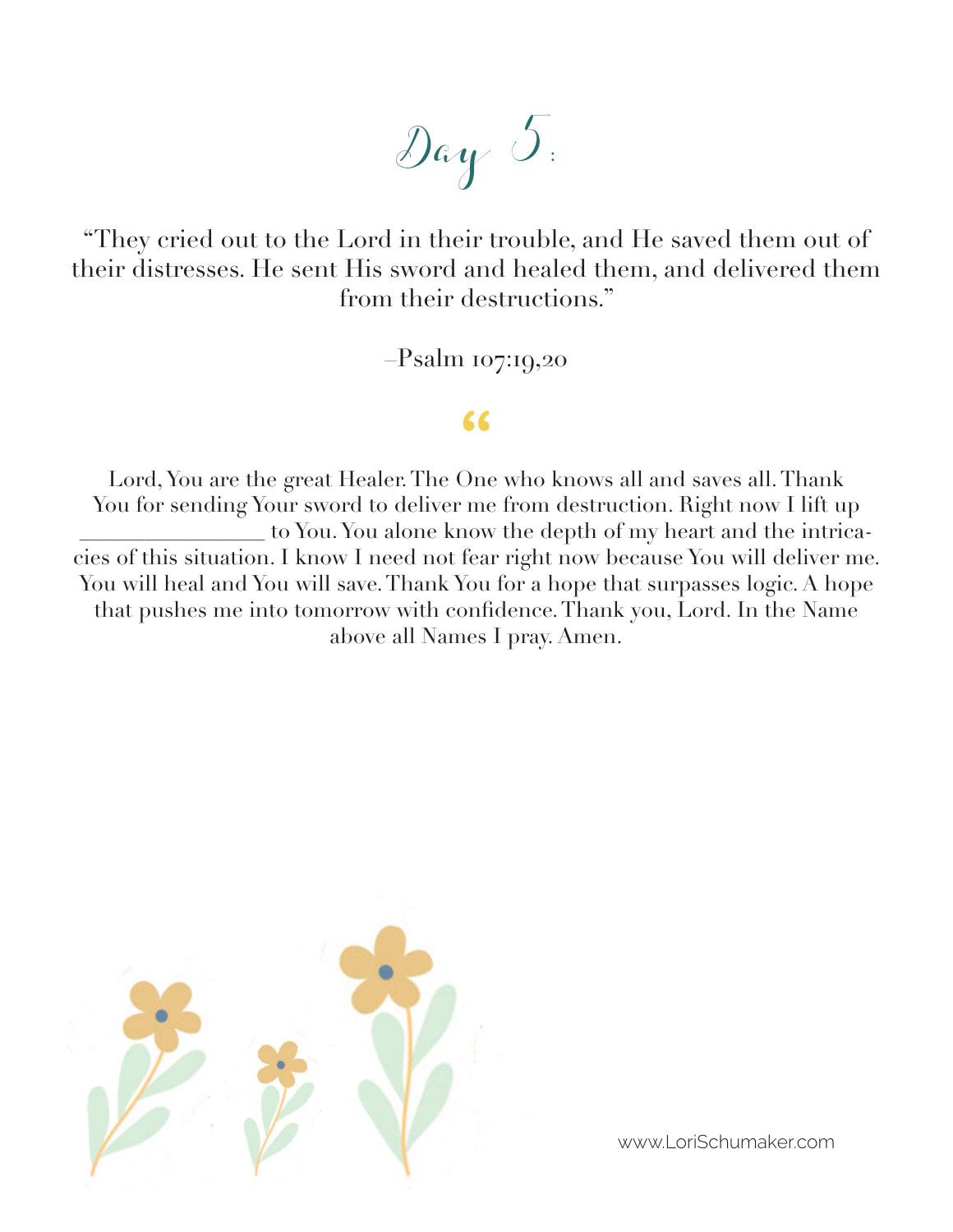

Complete this checklist. Which column do you see yourself aligning with? Check back in a week or two. Are you adjusting? Work to get more and more checks in the Hopeful Attitude column! You will see it making an enormous difference in your life!

| Hopeful attitude indicators:                                                                                                                                                                                                                                                                                                                                                                                                                                                                                                                                                                            | Hopeless attitude indicators:                                                                                                                                                                                                                                                                                                                                                                                                                                                                                                                                                                                                                                                                                                                   |
|---------------------------------------------------------------------------------------------------------------------------------------------------------------------------------------------------------------------------------------------------------------------------------------------------------------------------------------------------------------------------------------------------------------------------------------------------------------------------------------------------------------------------------------------------------------------------------------------------------|-------------------------------------------------------------------------------------------------------------------------------------------------------------------------------------------------------------------------------------------------------------------------------------------------------------------------------------------------------------------------------------------------------------------------------------------------------------------------------------------------------------------------------------------------------------------------------------------------------------------------------------------------------------------------------------------------------------------------------------------------|
| The words "Thank You" are used often. In<br>prayer and to those around you.                                                                                                                                                                                                                                                                                                                                                                                                                                                                                                                             | "Thank You" doesn't seem to be at the tip<br>of your tongue. Even in prayer.                                                                                                                                                                                                                                                                                                                                                                                                                                                                                                                                                                                                                                                                    |
| You find yourself smiling frequently.<br>Kind gestures are part of your day-to-day<br>You tend to find the positives, or silver<br>linings, in situations<br>Speaking kindly of others is easy for you.<br>You try your best to redirect negative<br>conversations.<br>Laughter fills your life.<br>Typically you believe things will all work<br>out for the best.<br>Giving anxieties & worries to God in<br>prayer is a part of your daily life. You<br>know and embrace that He can do more<br>with them than you can.<br>You find the time to enjoy and acknowl<br>edge the little things in life. | A frown tends to decorate your face more<br>often than a smile.<br>A kind gesture on your part hasn't been<br>initiated for quite a while.<br>You tend to focus on the negative as<br>pects of a situation. Thinking in terms of<br>what is wrong rather than what is right.<br>You find yourself ranting more than once<br>in a while about another person.<br>Before you even realize it, you have found<br>yourself complaining with the rest of the<br>group about whoever is in charge.<br>Laughter just doesn't seem to happen<br>that often.<br>Listing all the ways things will probably<br>go wrong is something you find yourself<br>doing.<br>God's Word, prayer & worship has fallen<br>to nearly the bottom of your priority list. |
|                                                                                                                                                                                                                                                                                                                                                                                                                                                                                                                                                                                                         | Too much to do. Too many problems.                                                                                                                                                                                                                                                                                                                                                                                                                                                                                                                                                                                                                                                                                                              |

Who has time to enjoy life?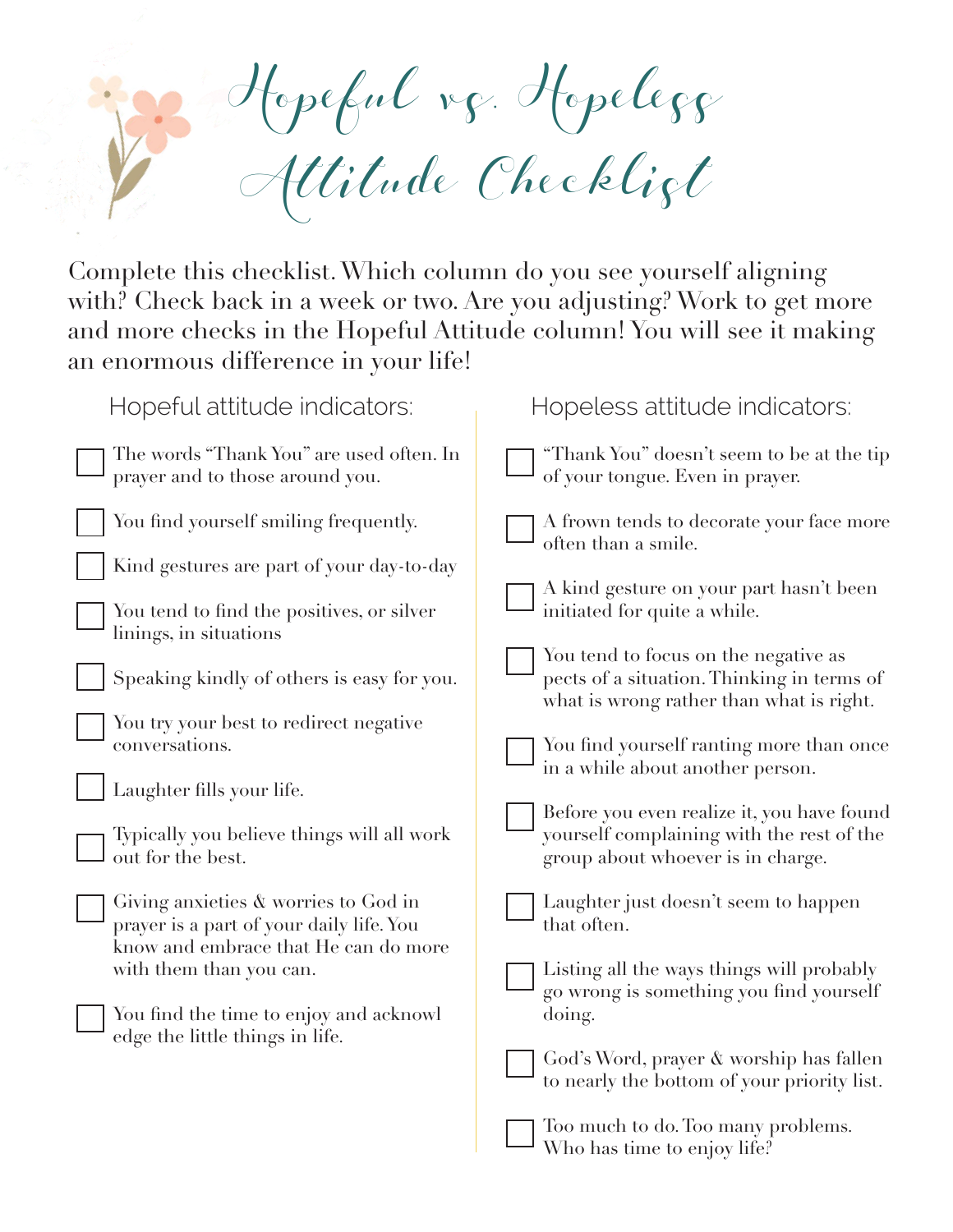I Am Statements of Truth

I am established, anointed, and sealed by God. (2 Corinthians 1:21-22)

> I am God's workmanship. (Ephesians 2:10)

I am chosen and God desires for me to bear fruit.  $(John 15:1,5)$ 

> I am full of purpose. (Ephesians 1:9, Ephesians 3:11)

> > I am victorious. (1 John 5:4)

I am protected with God's peace. (Philippians 4:7)

I am chosen and dearly loved. (Colossians 3:12)

> I am blameless. (1 Corinthians 1:8)

I am set free. (Romans 8:2, John 8:32)

> I am redeemed. (Isaiah 44:22)

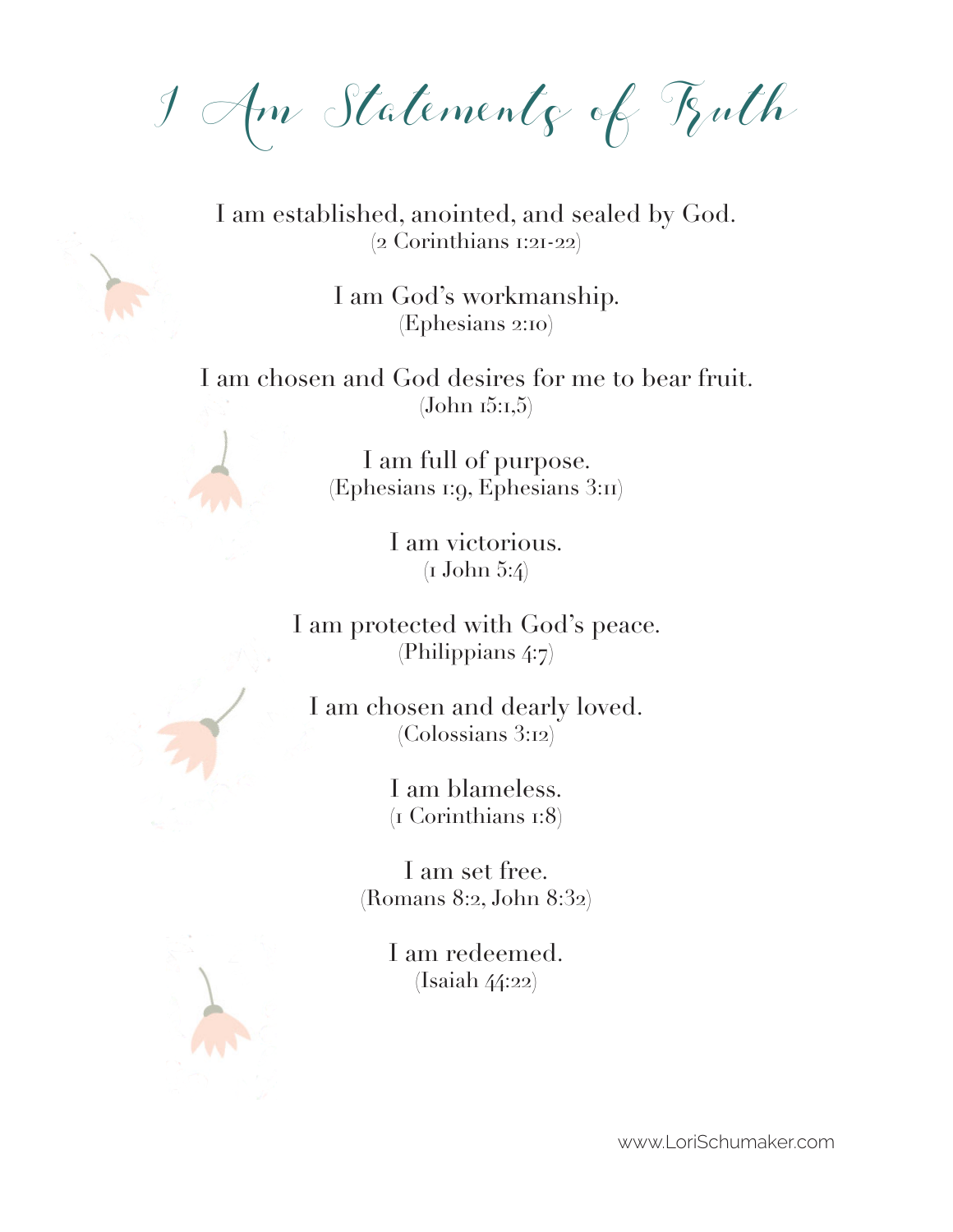My Go-To List of Books

about Hope

1. You'll Get Through This: Hope and Help for Your Turbulent Times by Max Lucado

2. Pocket Prayers: 40 Simple Prayers That Bring Peace and Rest by Max Lucado

3. The Sacred Acre: The Ed Thomas Story by Mark Tabb

4. Wait and See: Finding Peace in God's Pauses and Plans by Wendy Pope

5. The Grave Robber: How Jesus Can Make Your Impossible Possible by Mark Batterson

6. Shame Interrupted: How God Lifts the Pain of Worthlessness and Rejection by Edward T. Welch

7. Get Unstuck, Be Unstoppable by Valerie Burton

8. The Mended Heart: God's Healing for Your Broken Places by Suzanne Eller

9. Plan B: What Do You Do When God Doesn't Show Up the Way You Thought He Would by Pete Wilson

10. Uninvited: Living Loved When You Feel Less Than, Left Out and Lonely by Lysa Terkeurst

11. Without Rival: Embrace Your Identity and Purpose in an Age of Confusion & Comparison by Lisa Bevere

12. Peace for a Lifetime: Embracing a Life of Hope, Wholeness, and Harmony Through Emotional Abundance by Lisa Murray

13. You're Already Amazing: Embracing Who You Are, Becoming All God Created You to Be by Holley Gerth

14. Hope Prevails: Insights from a Doctor's Personal Journey through Depression by Dr. Michelle Bengtson

15. God is Able by Priscilla Shirer

Y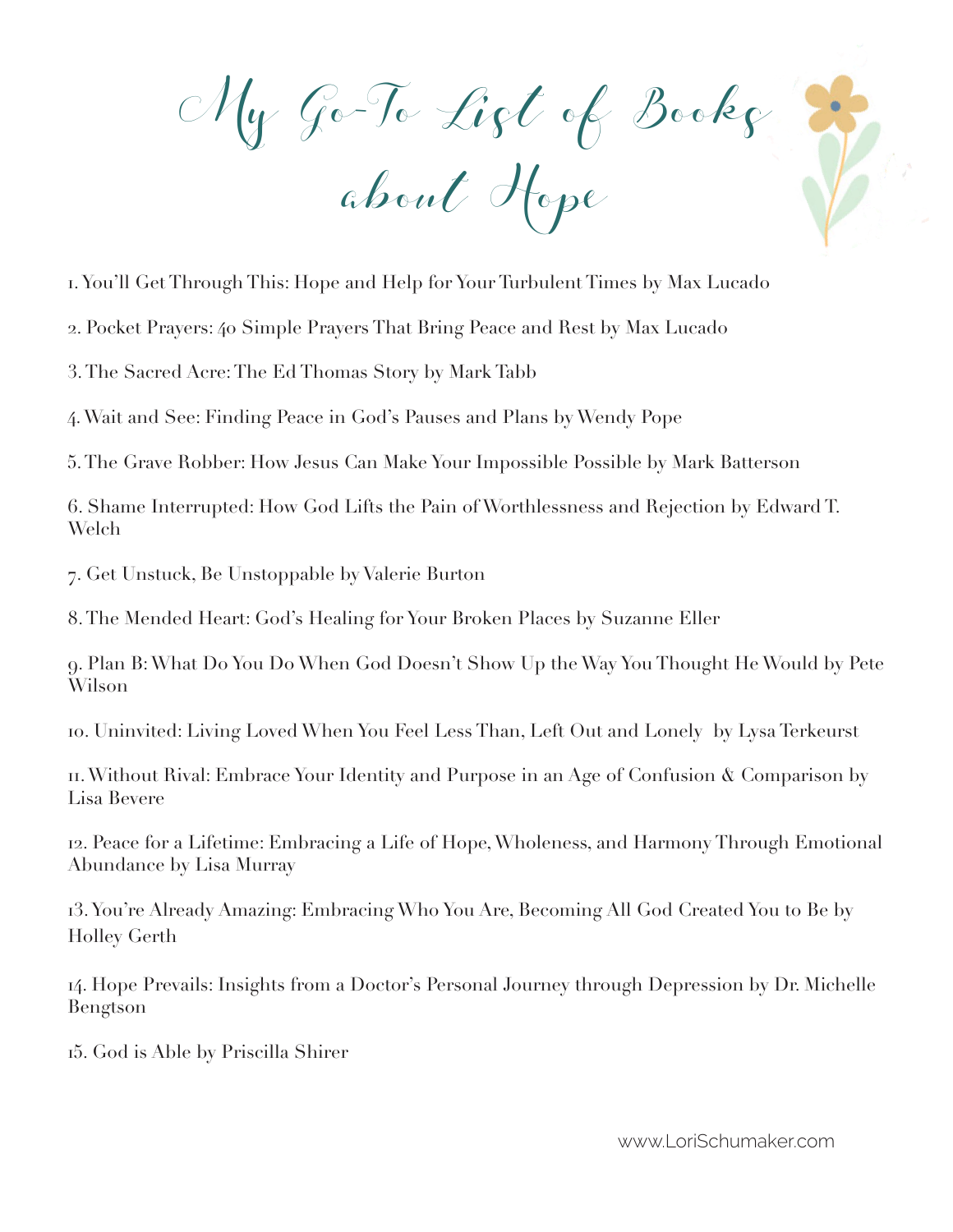My Favorite Blogs & Websites

for Hope & Encouragement

www.lorischumaker.com www.alisontiemeyer.com www.countingmyblessings.com www.melanieredds.com www.shannongeurin.com www.sunsparkleshine.com www.valeriemurray.com www.dawnklinge.com www.laurengaskillinspires.com www.sarahkoontz.com www.chaos2peace.com www.arabahjoy.com www.crystaltwaddell.com www.incourage.me www.tsuzanneeller.com www.blessedtransgressions.org www.ibelieve.com www.foreverymom.com www.jenniferdukeslee.com www.flourishingtoday.com www.ibelieve.com www.holleygerth.com www.missionalwomen.com www.julielefubre.com www.3dlessons4life.com www.noordinarydays.com www.unmaskingthemess.com www.gretchenfleming.com